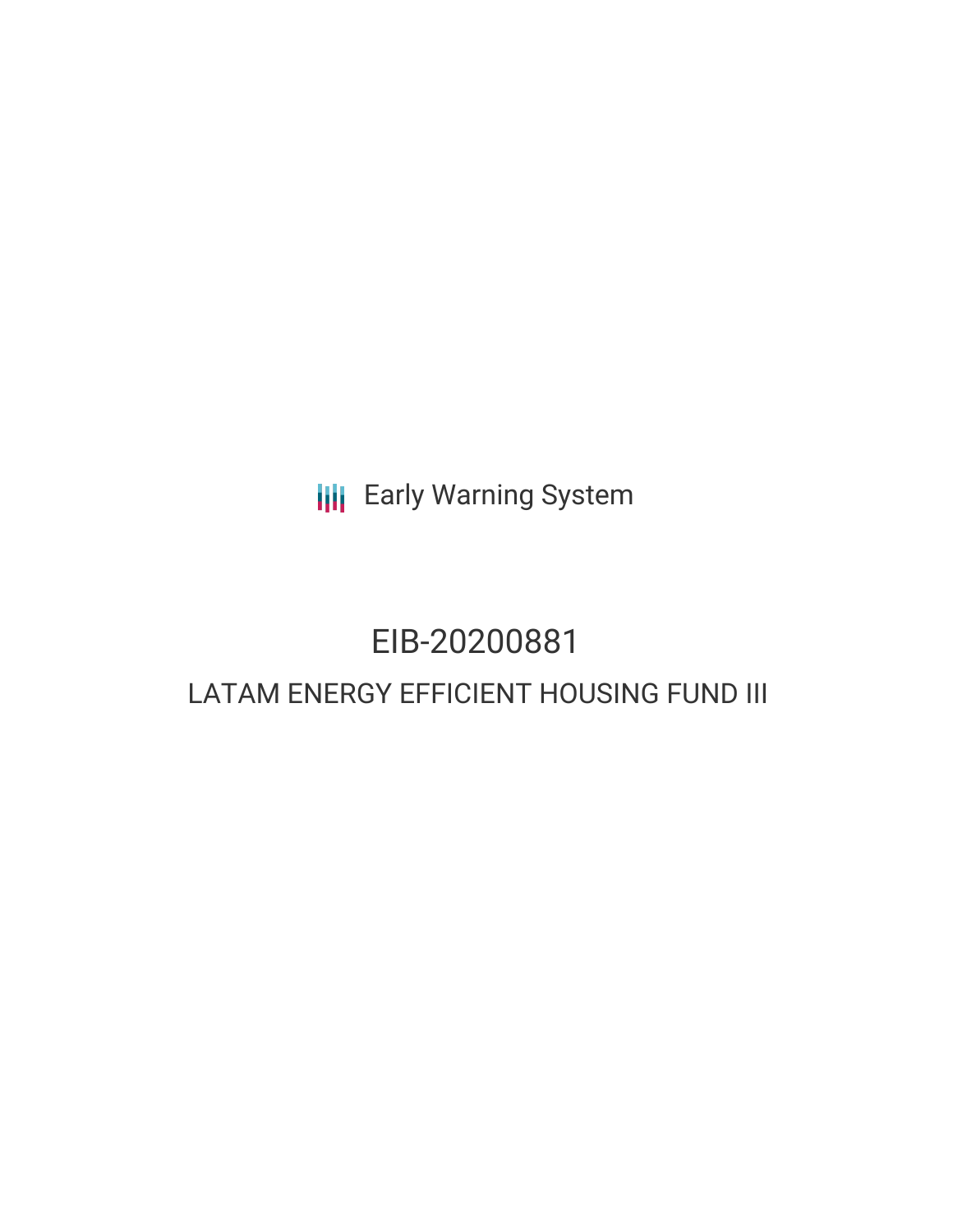

# **Quick Facts**

| <b>Countries</b>               | Colombia, Peru                              |
|--------------------------------|---------------------------------------------|
| <b>Financial Institutions</b>  | European Investment Bank (EIB)              |
| <b>Status</b>                  | Proposed                                    |
| <b>Bank Risk Rating</b>        | U                                           |
| <b>Borrower</b>                | ASHMORE INVESTMENT MANAGEMENT (IRELAND) LTD |
| <b>Sectors</b>                 | Construction, Education and Health, Energy  |
| <b>Investment Type(s)</b>      | Loan                                        |
| <b>Investment Amount (USD)</b> | $$40.00$ million                            |
| <b>Project Cost (USD)</b>      | \$150.00 million                            |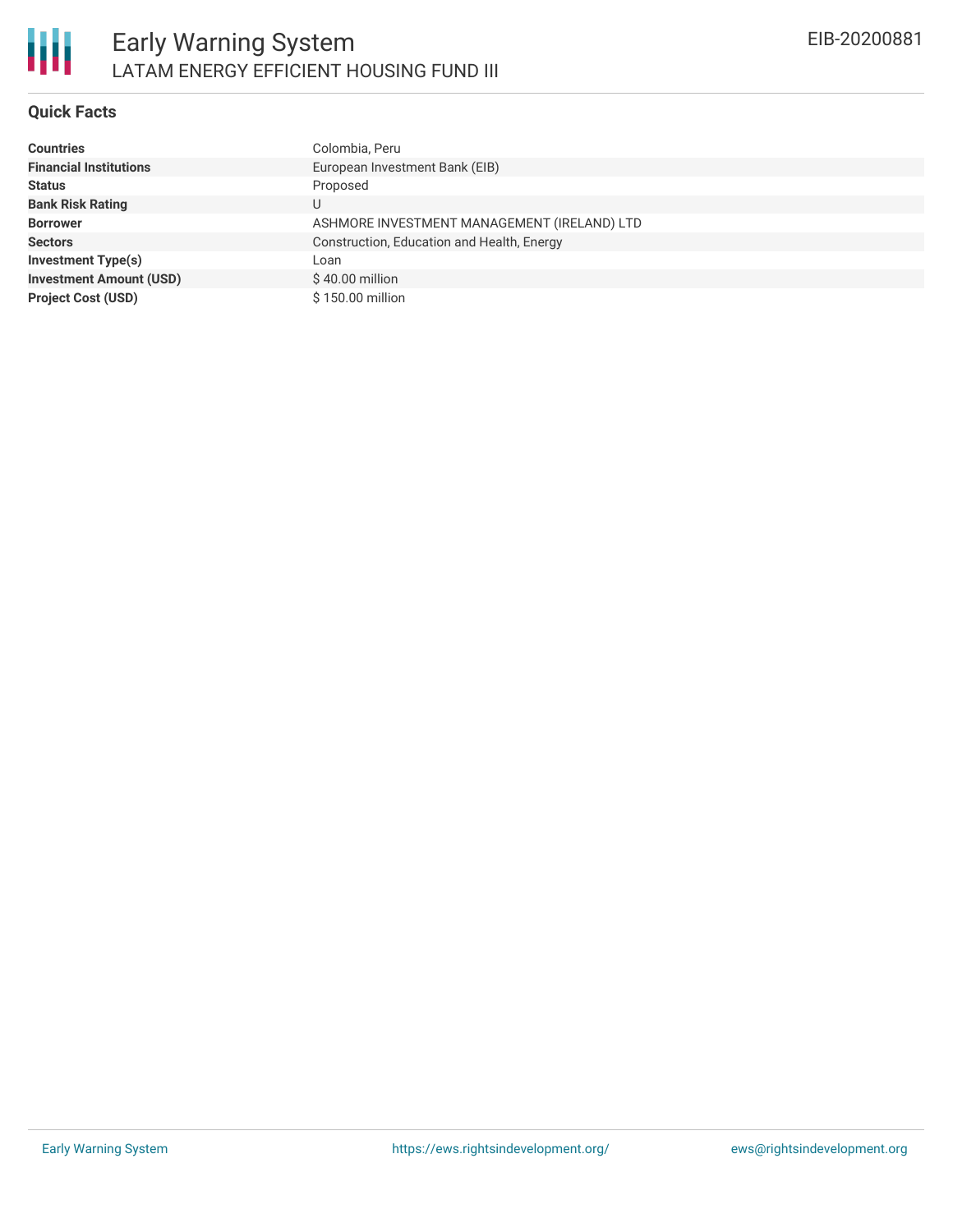# **Project Description**

#### **DESCRIPTION**

Equity fund developing energy efficient social and affordable housing in Colombia and Peru.

#### ENVIRONMENT

The projects will bring a positive impact on the environment as they will be developed according to the EDGE (Excellence in Design for Greater Efficiencies) resource and energy efficient green housing standards. An innovation of the International Finance Corporation (IFC), a member of the World Bank Group, EDGE empowers emerging markets to scale up resourceefficient buildings in a fast, easy, and affordable way. EDGE enables developers and builders to quickly identify the most costeffective ways to reduce energy use, water use and embodied energy in materials. The EIB will require that each investment meets all local and EIB environmental requirements and that the Promoter ensure through appropriate measures that all EIB Environmental and Social Standards (E&S) risks during construction and operation will be mitigated. Details will be reviewed during appraisal of the Promoter's environmental and social due diligence procedures for ensuring compliance with relevant EU and national regulation and the E&S, as well as the capacity of the Promoter to assess and monitor environmental and social risks and impacts.

#### **OBIECTIVE**

The fund, which has a target size of USD 150m, will develop affordable housing and social infrastructure assets in the healthcare and education sectors in Colombia and Peru with a focus on energy efficiency.

#### PROCUREMENT

It is anticipated that most operations will be private investment operations subject to a private procurement regime in line with the EIB's Guide to Procurement. If operations were to finance state-sponsored entities, they would have to follow public procurement as set forth in the EIB guide to procurement.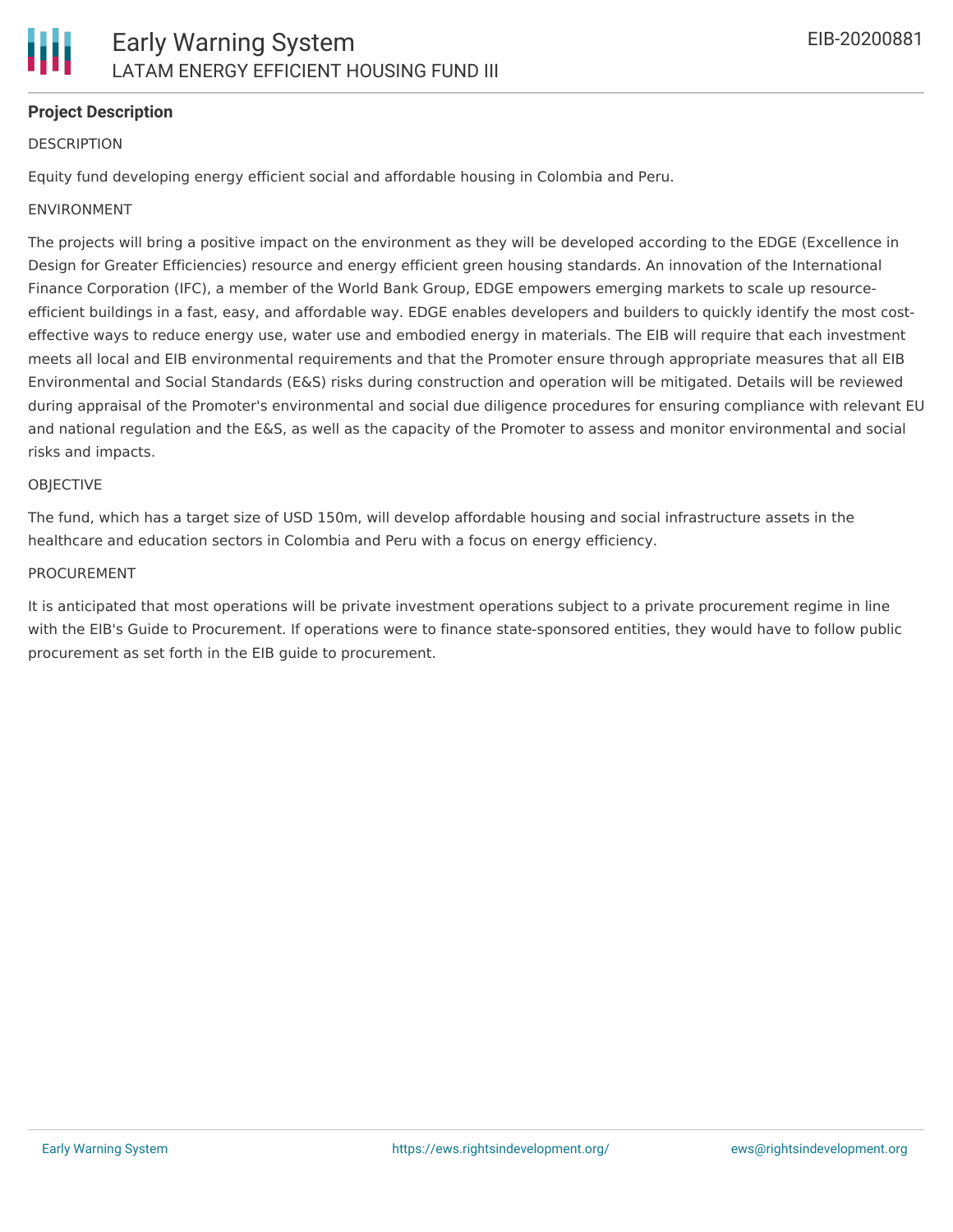# 朋

# **Investment Description**

European Investment Bank (EIB)